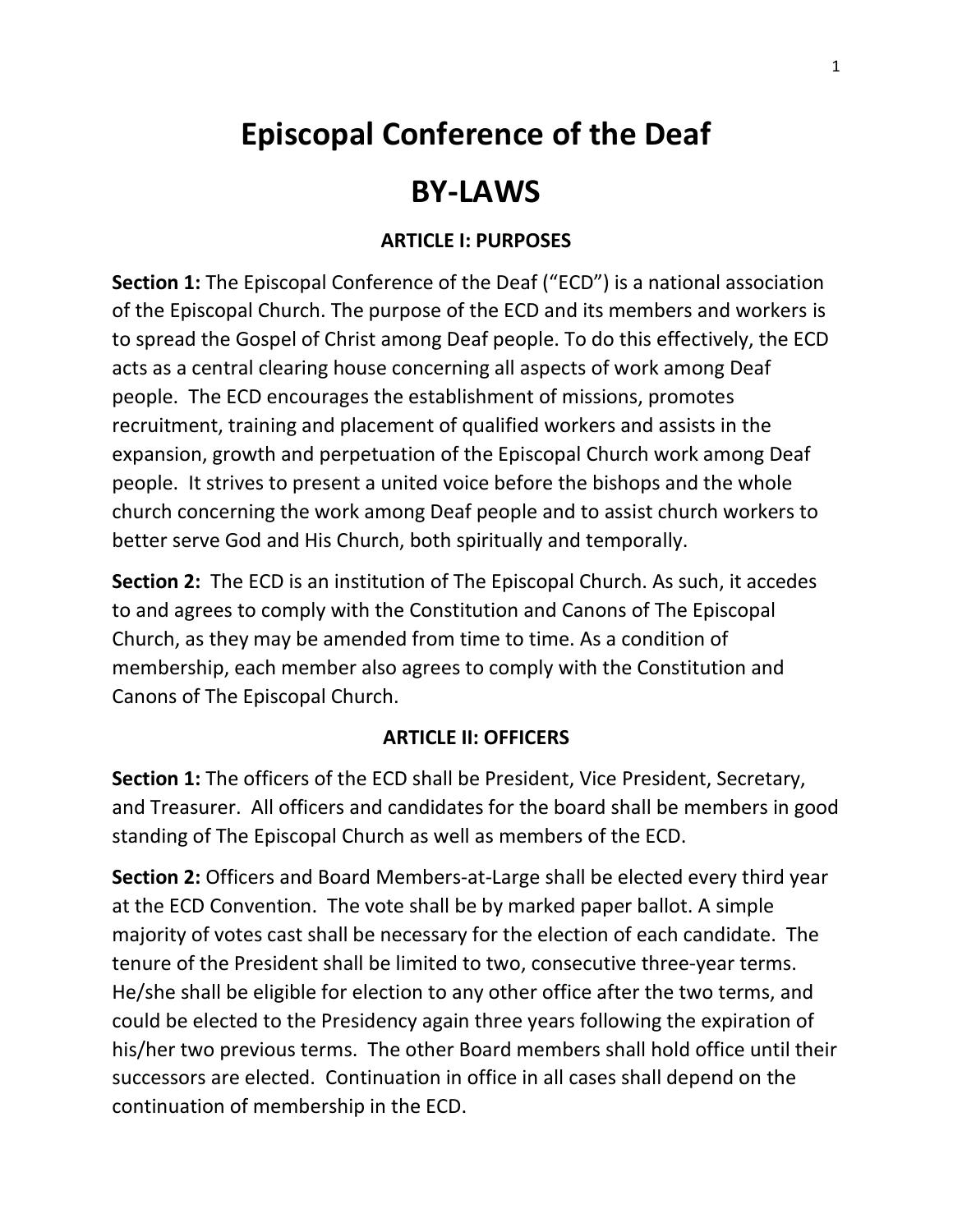**Section 3:** In the event of a vacancy occurring between Conventions, the Board of Directors shall act to fill each officer's vacancy from amongst the members of the Board following conditions outlined in these By-laws. The following exceptions shall be made in the event of a vacancy: The Vice President shall succeed to the office of President for the remainder of the term. If the vacancy is in the position of Chaplain or Member at Large, the Board will fill the vacancy from among the membership.

## **Section 4:** The President shall

- **a)** Serve as chair of the Board of Directors and as ex officio member of all committees which he/she shall appoint as directed by the Convention or with advice of the Board of Directors.
- **b)** Have authority to call special meetings of the Board of Directors.

**Section 5:** The Vice President shall:

- **a)** Assist the President in the dispatch of the business of the ECD in its Conventions and in the programs between Conventions.
- **b)** In the absence or illness of the President, preside at the Convention and carry out the duties that pertain to the office of President.

**Section 6:** The Treasurer shall keep an accurate record of all receipts and disbursements of monies confided to his/her custody, comply with all regulations imposed upon such office by Canon Law of the Episcopal Church, and shall pay each month all bills authorized by the ECD in convention or approved by the Board of Directors between Conventions. He/she shall also provide copies of the monthly bank statements, along with associated receipts, to the President.

**Section 7:** The Secretary shall take all minutes of the ECD Conventions and meetings of the Board of Directors and attend to all correspondences that relates to the Conventions or work of the ECD.

**Section 8:** Each officer shall perform all other duties that generally pertain to his/her office, or as specified in the by-laws of the ECD or as set forth in Canon Law by the General Convention of the Episcopal Church.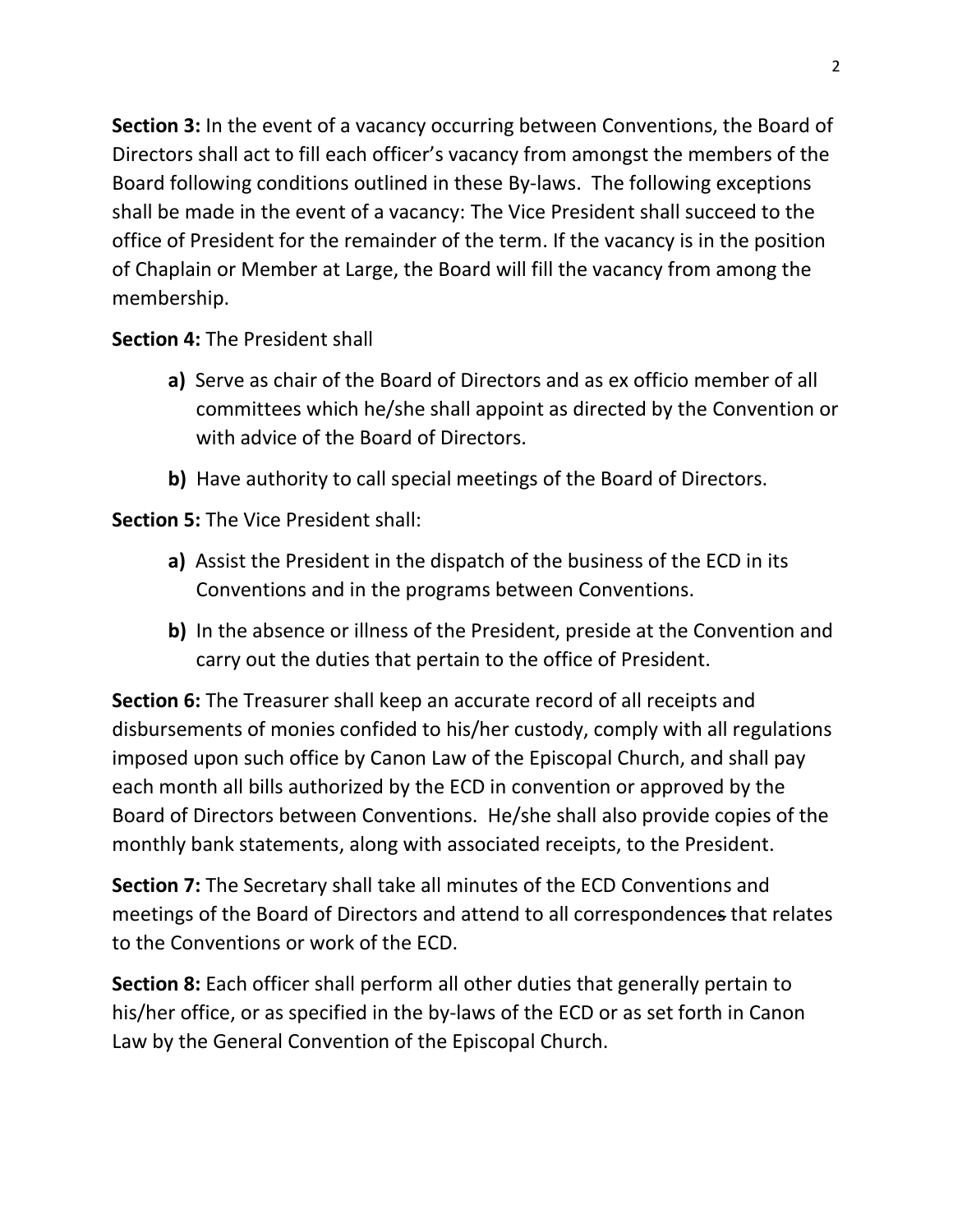#### **ARTICLE II: MEMBERSHIP**

**Section 1:** The membership of the ECD shall consist of clergy members and lay members. Together, the membership of the ECD shall constitute the House of Assembly. Clergy and Lay members must pay their membership dues by February 28 and be at least 16 years of age; provided, however, the Board may designate and announce a later deadline, for good cause shown.

**Section 2:** Each Parish and Mission shall send to the Membership Secretary, by February 28 each year, a list of the names and addresses of all its active communicants as defined by Canon Law of The Episcopal Church, accompanied by an annual assessment of dues per member.

**Section 3:** Membership shall include a complimentary subscription to THE DEAF EPISCOPALIAN.

**Section 4:** Individual membership shall be effective upon payment of the annual membership dues.

**Section 5:** Membership fees shall be set by the ECD Convention.

**Section 6:** Under special circumstances, approved by the Board, people will be able to join and pay for their membership dues, with a late fee, at the time of registration for ECD Conventions.

**Section 7:** Lay representatives of the House of Assembly shall be:

- **a)** Elected or appointed by the congregation of which they are a member and shall retain their status until their successors are chosen, or thirty days prior to the next Convention, unless re-elected. There may be at least one representative from any congregation having Deaf people which is recognized as a distinct congregation by diocesan authority or certified by a missioner recognized by diocesan authority.
- **b)** Shall be certified by the minister-in-charge, clerk/secretary, or one of the wardens of the mission or parish. One copy of the certification shall be presented to the Secretary of the ECD no later than the start of the Convention.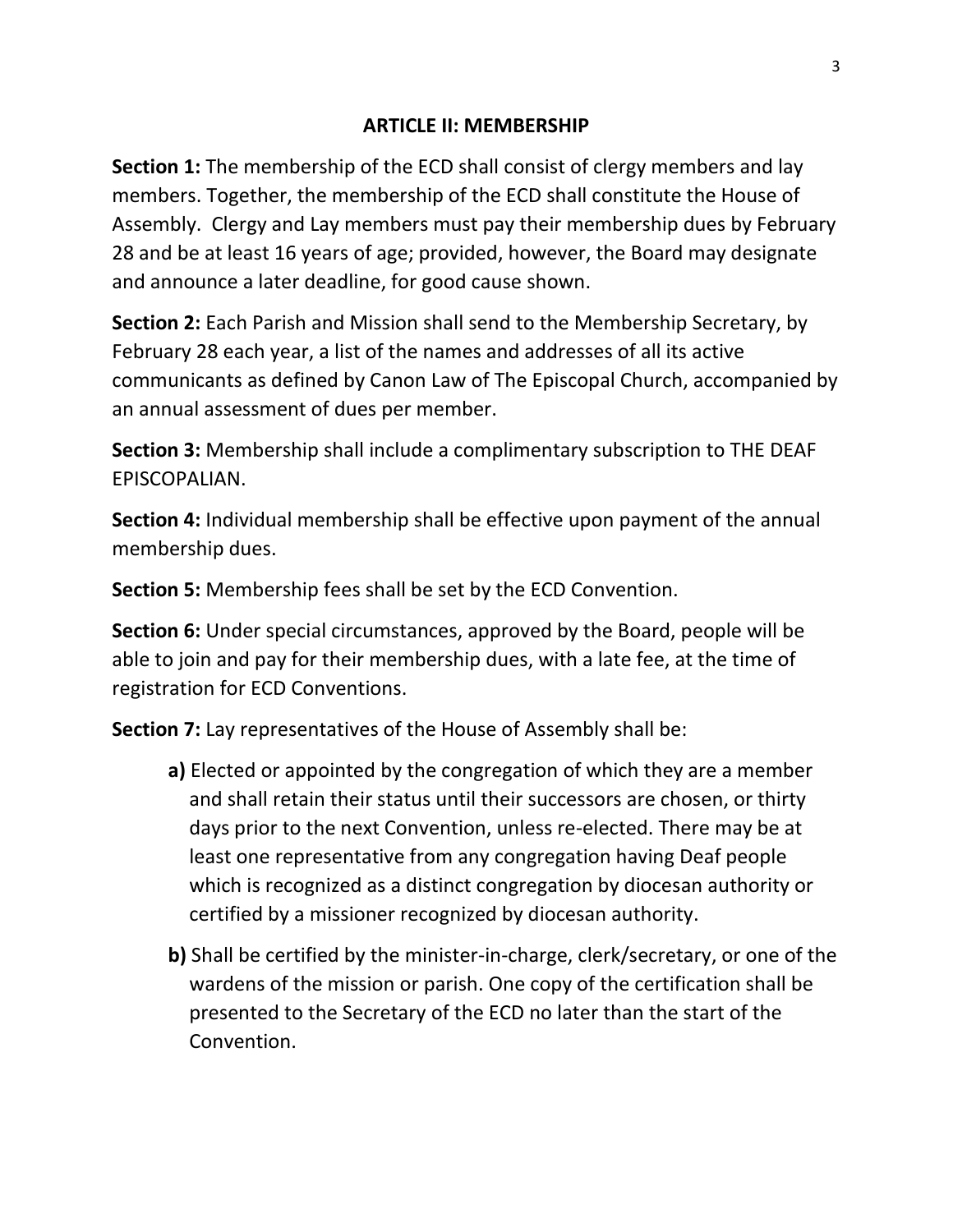**Section 8:** Clergy members of the House of Assembly shall be ordained clergy or lay missioners of The Episcopal Church and of those denominations in communion with The Episcopal Church. They shall have pastoral oversight of a Deaf congregation which has paid its membership dues or who have been recognized by diocesan authority as having responsibility for a ministry to the Deaf community in that diocese.

**Section 9:** In addition to the foregoing, lay members of the House of Assembly shall include all members of the ECD who have registered at the ECD Convention.

## **ARTICLE III: CONVENTIONS**

**Section 1:** The ECD shall convene at least once every three years, in alignment with the General Conventions of The Episcopal Church. In the year prior to each General Convention, there will be an ECD convention with the election of officers. These officers will attend each General Convention to promote the ECD. In the year following each General Convention, the ECD shall convene for a gathering of relevance to all interested in Deaf Ministry.

**Section 2:** The President of the ECD shall have authority to call a Convention of the ECD which shall be at a time and place determined either by vote of the membership of the last Convention or by vote of the Board of Directors. Invitations for hosting ECD conventions shall be received and approved by the Board, and shall be advertised a year in advance. Any ECD Convention shall have the prior approval of the local Missioner to the Deaf and/or Bishop Diocesan of the hosting community.

**Section 3:** The Board of Directors shall be responsible for ECD Convention planning and may delegate hosting responsibilities to local congregations or a committee.

**Section 4:** The Secretary of the ECD shall make a list of all members present at a Convention according to the several classifications set forth in these by-laws, with their respective missions, parishes, or separate congregations.

**Section 5:** The President shall appoint a Committee on Credentials to be composed of two lay members, to which shall be referred the credentials of all clergy and lay Representatives, and all general members. Lay Representatives shall be certified according to the form and manner provided for in these by-laws.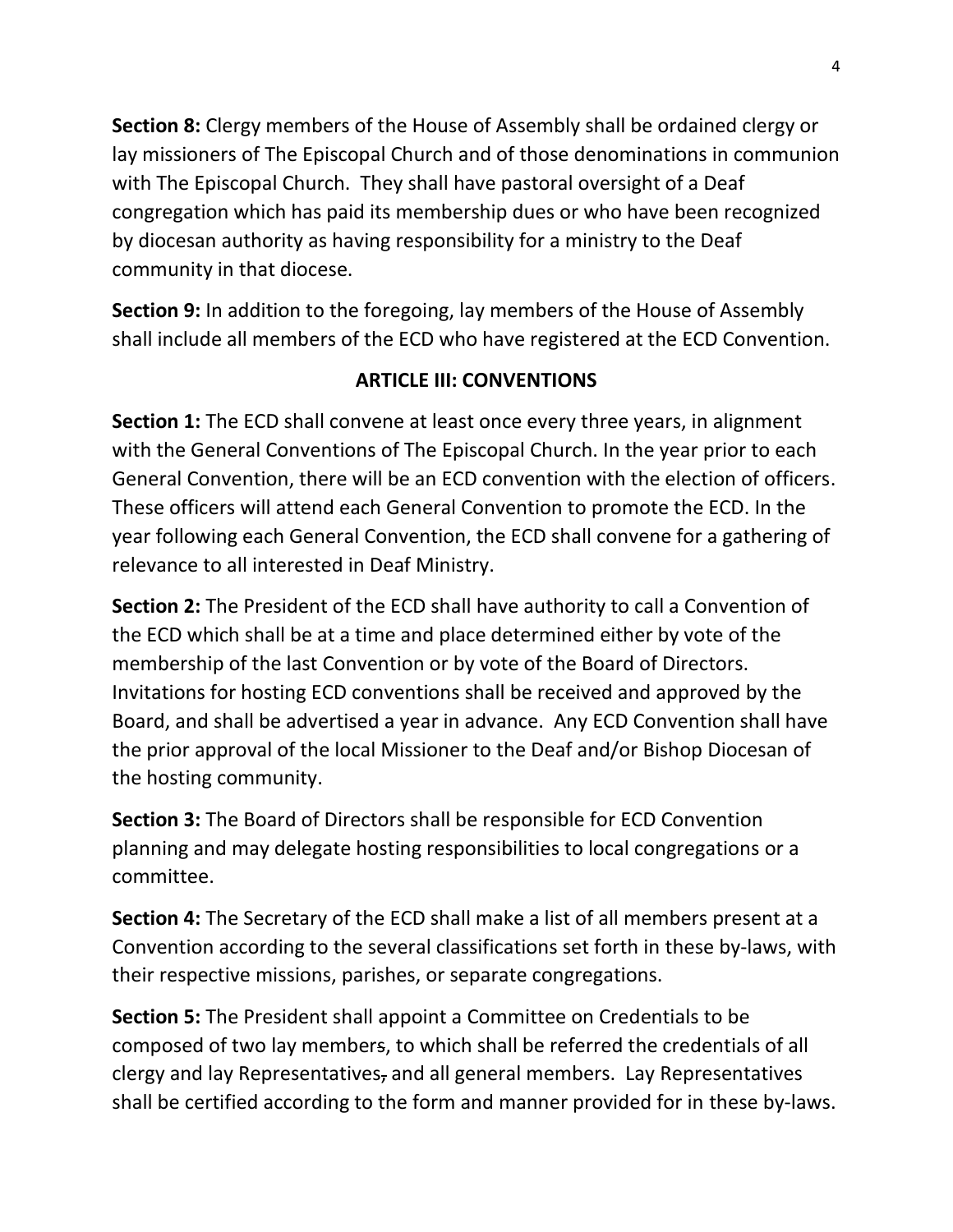General members shall be certified at the time of registration by producing an official ECD membership card.

**Section 6:** The Committee on Credentials shall make its report to the Convention promptly before each legislative session. Until this report is received, the list as made by the Secretary shall, unless objection be made, be accepted as the authentic roll of members present. Should doubt arise as to the proper classification of a member present, or the right of any lay representative to a seat, the Committee on Credentials shall receive the evidence presented and report its judgment**.**

#### **Section 7:** Each ECD Convention shall

- **a)** Consist of The House of Assembly. A 2/3 majority of those voting shall be necessary for any decision.
- **b)** Give one vote to each member of the House of Assembly.

**Section 8:** A quorum shall be necessary before a Convention may legally be called to order. A quorum shall consist of 3 clergy members entitled to vote in the House of Assembly and 4 Lay members entitled to vote in the House of Assembly. The Officers shall consist of the President, Vice President, Secretary, Treasurer, and such other officers as the Board may from time to time deem necessary.

**Section 9:** The Secretary of the ECD may nominate an Assistant Secretary, who shall assist the ECD Secretary during the Convention in the preparation of the minutes and in such other duties deemed necessary.

**Section 10:** The reports of all officers and committees shall be in the hands of the Secretary of the ECD Convention on the opening day of each Convention. Reports will be distributed prior to business sessions at which they are to be made. Reports, except budget, may be made by title only, with the person making the report available on the floor for answering questions related to the report.

**Section 11:** A Nominating Committee shall be appointed by the President and approved by the Board of Directors. This committee shall prepare a slate of officers eligible and willing to serve, and shall distribute this list to the membership one day before the election. Nominations may also be made from the floor at such a Convention, provided the nominee is present at the time of the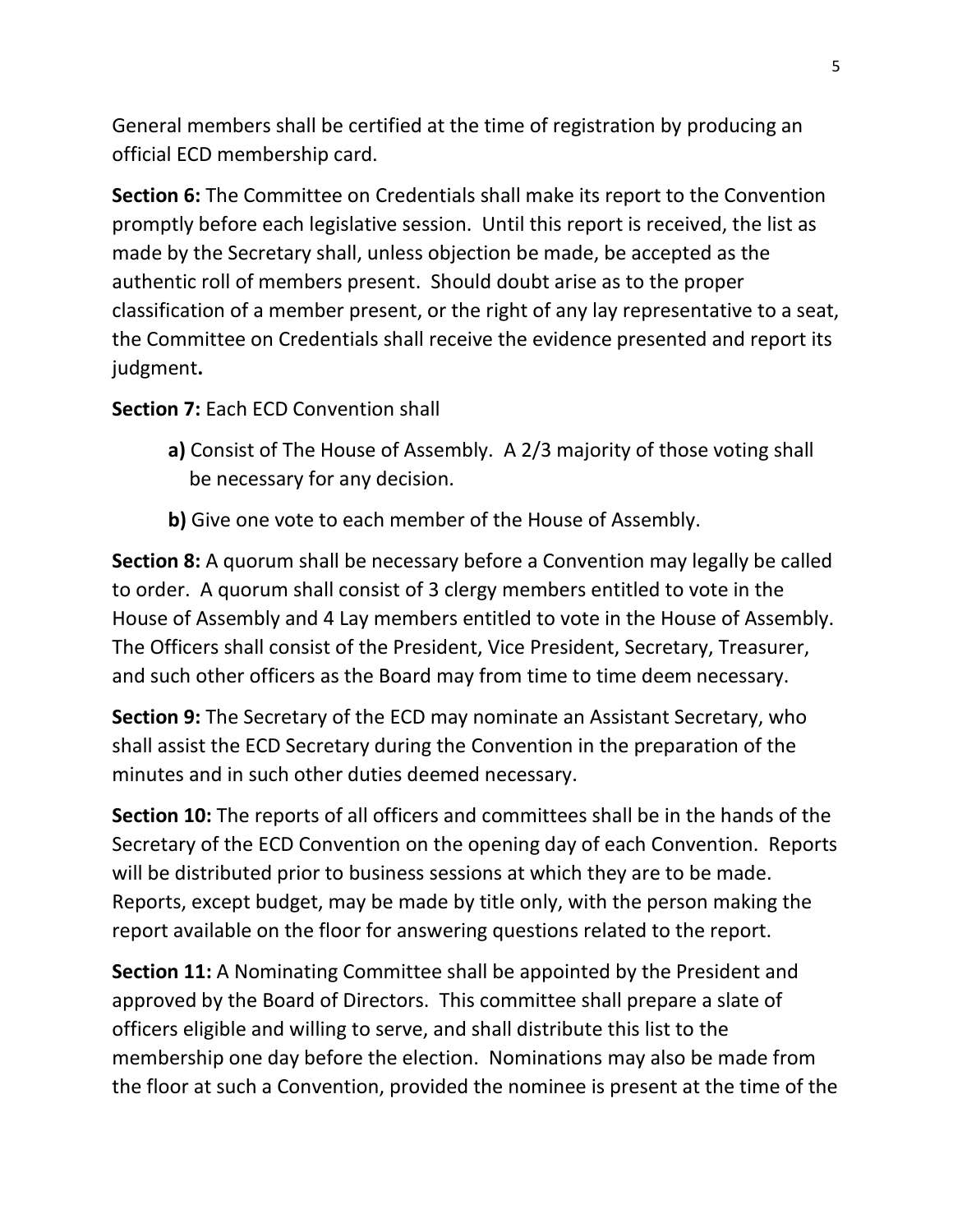nomination or sends a letter, email or makes a call by VP, video relay, voice or any other effective communication device to the chair of the Nominating Committee stating their willingness to serve if elected. The Board of Directors shall consist of the Officers so elected, and two additional individuals serving as Board Members At Large, each of whom shall serve a term of three years or until their successors are qualified and elected.

**Section 12:** The President, with the approval of the Board of Directors, shall at each Convention appoint chairs of various committees. Members of the Convention may be assigned to a committee with opportunity to express their preference as to which committee they would like to be assigned.

**Section 13:** Robert's Rules of Order Revised (Current Edition) shall govern the proceedings of this corporation in Convention in all cases not provided for in these by-laws.

## **ARTICLE IV: BOARD OF DIRECTORS**

**Section 1:** The Board of Directors shall consist of the officers and two membersat-large who have been elected in accordance with the provisions of Article III, above, and a Chaplain, selected by the Board as spiritual adviser. Only clergy from the Episcopal Church or partner denominations in communion with the Episcopal Church shall be eligible for this position. The Chaplain shall encourage and equip the Board spiritually, serve as adviser on church teachings and Canon Law, and share in the program and work of the ECD.

**Section 2:** The officers and members at large of the Board of Directors shall be the corresponding officers elected by the Convention of the ECD.

**Section 3:** The affairs of the ECD between Convention shall be under the direction, management and control of the Board of Directors.

**Section 4:** The Board of Directors shall have the authority to make by-laws for its own government and to amend and alter the same.

**Section 5:** The Board of Directors shall hold meetings at the call of

**a)** The President at such times and places as may be deemed expedient and necessary, or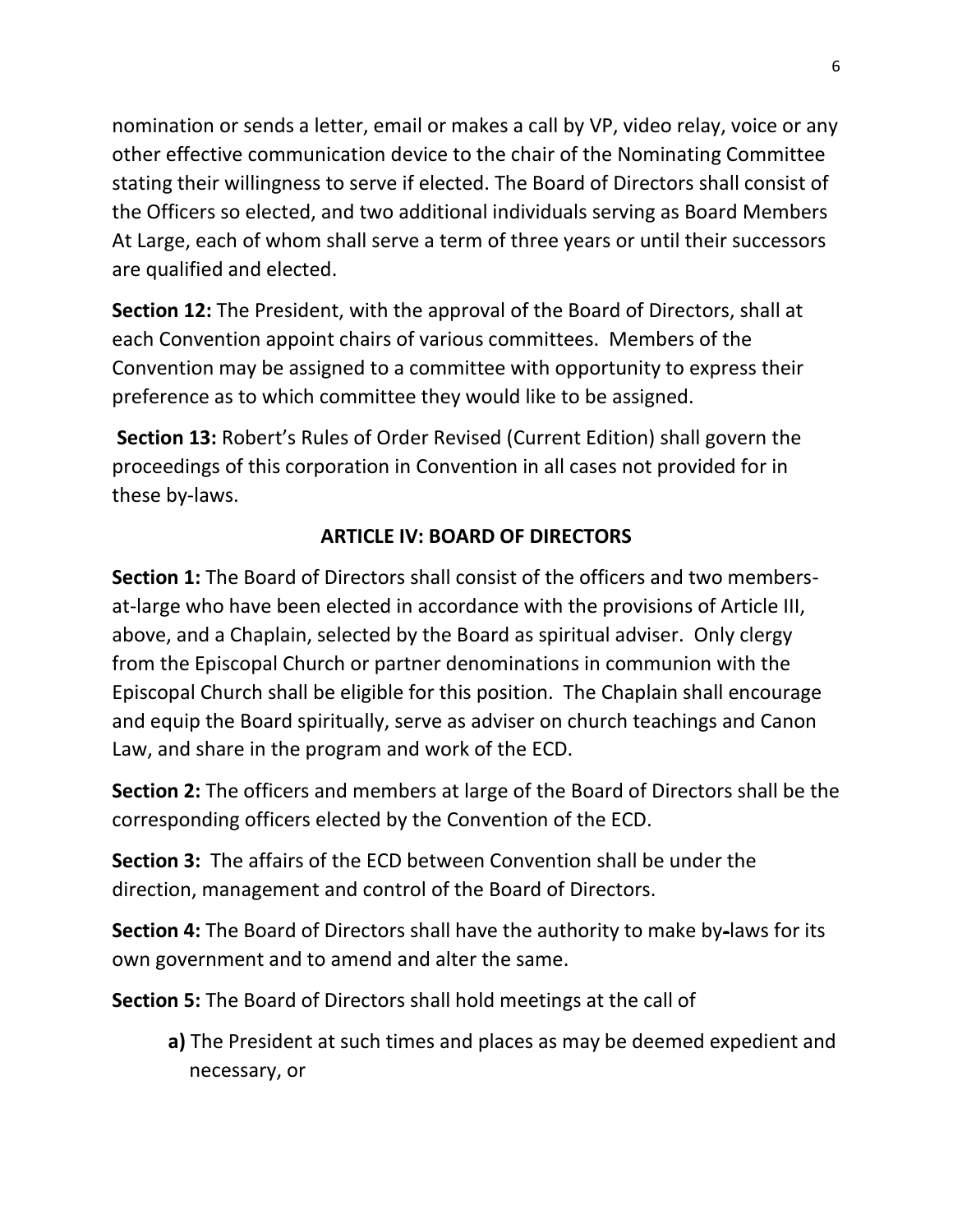**b)** By the Secretary upon the written request of three members of the Board. The Secretary then shall notify members of the Board as to the time and place of the meeting.

**Section 6:** At any meeting of the Board of Directors called by the procedure given in Section 5 (b), the Vice President shall preside.

**Section 7:** No business shall be transacted at meetings of the Board of Directors unless a quorum of members is present. A quorum shall be constituted when there is a majority of 4 members of the Board present.

**Section 8:** The Board of Directors shall be permitted to conduct necessary business by mail, email and computer chat meetings. Mail votes shall be sent to the President and shall be signed by the officer voting.

**Section 9:** Any officer who fails to carry out the duties of his/her office between ECD Conventions for a period of three consecutive months shall be deemed to have resigned from his/her office and the next Convention shall proceed to fill the unexpired term.

## **ARTICLE V: OFFICERS' DUTIES AT CONVENTION**

**Section 1:** The President shall give a summary of his/her activities to the ECD at each of its Conventions. He/she shall give an address at each Convention in which he/she shall make any recommendations that he/she believes to be necessary to broaden the work of the ECD and to add to the effectiveness of the Church's ministry to Deaf people. The President's address may contain his/her summary of activities, which shall then be accepted in lieu of a separate written report. The President may appoint a committee to study his/her address and to report back to the Convention for the purpose of making recommendations to be acted upon by the Convention.

**Section 2:** The Treasurer shall submit to each Convention of the ECD a written report showing all money and other property received by him/her, and the manner in which he/she has disbursed or disposed of the same. The Treasurer shall submit reports to the membership as often as deemed necessary by the Board of Directors.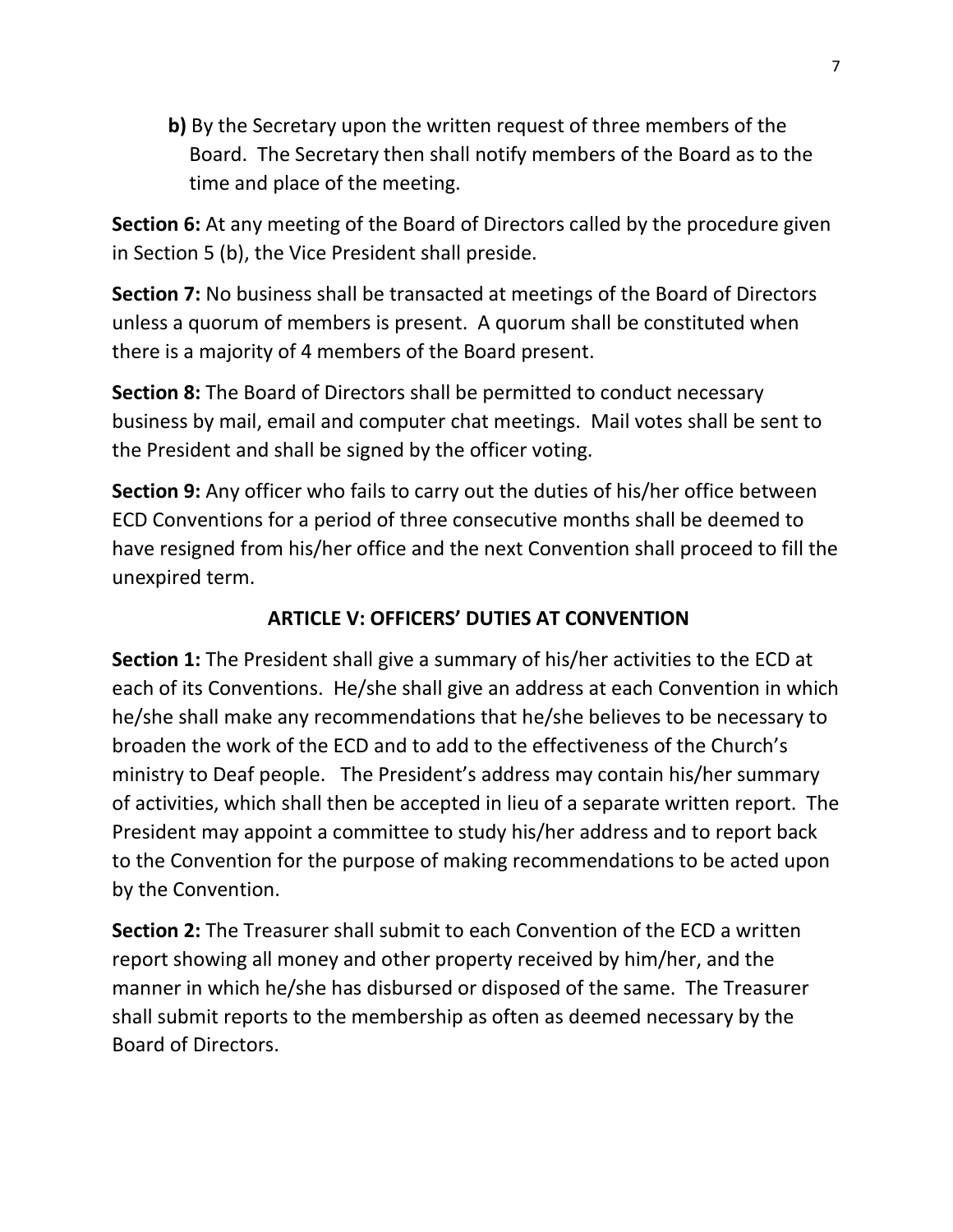**Section 3:** The Secretary shall keep the membership of the ECD informed of the proceedings in the Convention and Board meetings. Prior to the adjournment of Convention, the Board will designate a person to collect the Minutes, reports and other information to be included in The Proceedings (a booklet containing the Minutes and reports of a convention). That person will authorized to collate, edit and have printed a quantity (to be decided by the Board according to need) of The Proceedings and distribute the copies to the member churches of the ECD, the clergy of the ECD, and such other persons and agencies as shall be decided by the Board. The schedule for distribution of The Proceedings is left to the decision of the Board shall be 90 days before the convention or on a date approved by the ECD Board.

## **ARTICLE VI: FINANCES**

**Section 1:** The Board of Directors shall have general supervision of the funds of the ECD and all depositories and investments proposed by the Treasurer shall be subject to the approval of the Board.

**Section 2:** All expenditures by the Treasurer and the Board of Directors which are not in the annual budget as approved by the ECD Convention or, in the absence of a Convention that year, by the Board of Directors, or are in excess of that budget must be authorized by a majority vote of the Board members.

**Section 3:** The ECD shall be bonded in an amount fixed by the Board of Directors with Corporate Surety provided by the Executive Council of The Episcopal Church.

**Section 4:** Withdrawals from the checking account may be by either the President, the Vice President, or by the Treasurer. Withdrawals in excess of \$5,000 require the signatures of any two of the above three Officers approval of the ECD Board.

**Section 5:** With the approval of the Board of Directors, the Treasurer may open various accounts in addition to the main checking account and make such other investments as may be expedient for security or optimum financial return. However, all transactions between these subsidiary accounts and investments shall be made through the checking account, with all external receipts and disbursements to be made through this checking account, with the exception that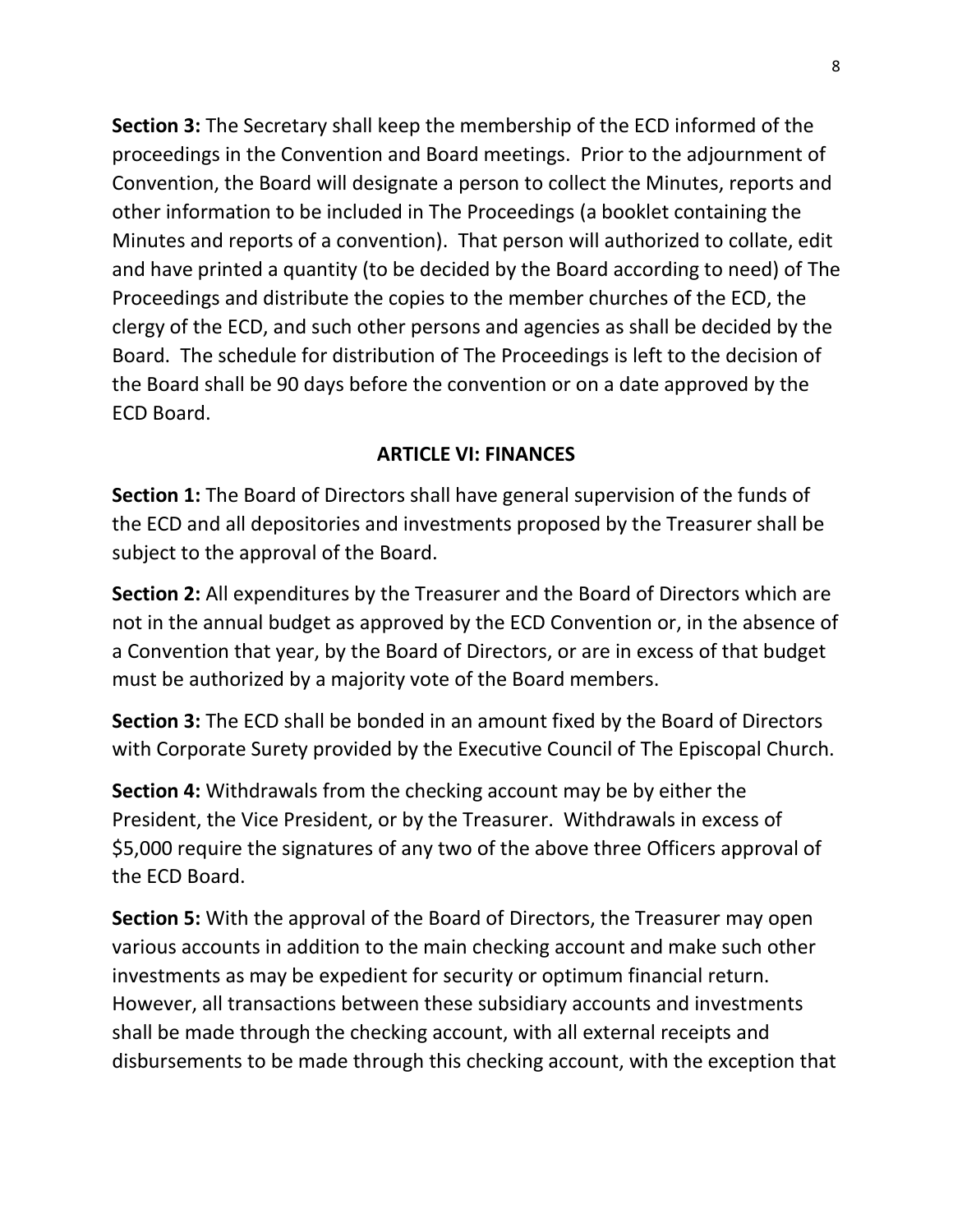special purpose checking accounts may be specifically authorized by the Board of Directors for limited and specific use.

**Section 6:** At the close of each fiscal year the accounts of the Treasurer shall be audited by a Certified Public Accountant or by a committee of at least two competent persons who are not directly connected with the financial affairs of the corporation and who are not members of the Board of Directors. At the close of the Calendar year of each three-year term, the accounts of the Treasurer must be audited by a CPA. At the change of Treasurers, accounts must be audited by a CPA.

**Section 7:** The host committee of an ECD Convention may be allocated a grant for advance expenses upon submission of an acceptable budget, the amount being fixed by the Board of Directors, who shall have oversight of the expense of each Convention.

**Section 8:** At the close of an ECD Convention, a complete financial report must be submitted within 90 days to the Board of Directors by the local Convention committee. Any profit shall be divided equally between the host organization and the ECD. Any deficit shall be borne by the ECD, provided that

- **a)** The local Convention committee submitted a budget to the Board of Directors, and
- **b)** Any expenses over the budget were approved by the President or the Board of Directors.

## **ARTICLE VII: THE DEAF EPISCOPALIAN**

**Section 1:** The official publication of the ECD shall be THE DEAF EPISCOPALIAN which shall be governed and administered by the Board of Directors.

**Section 2:** The Editor of THE DEAF EPISCOPALIAN shall be appointed by the Board of Directors. He/she shall have full responsibility to the Board for the publication and distribution of THE DEAF EPISCOPALIAN. His/her normal expenses shall be paid by the Board, and his/her ECD and General Convention expenses shall be on the same basis as the Board members. Receipts from subscriptions shall go to the ECD treasury.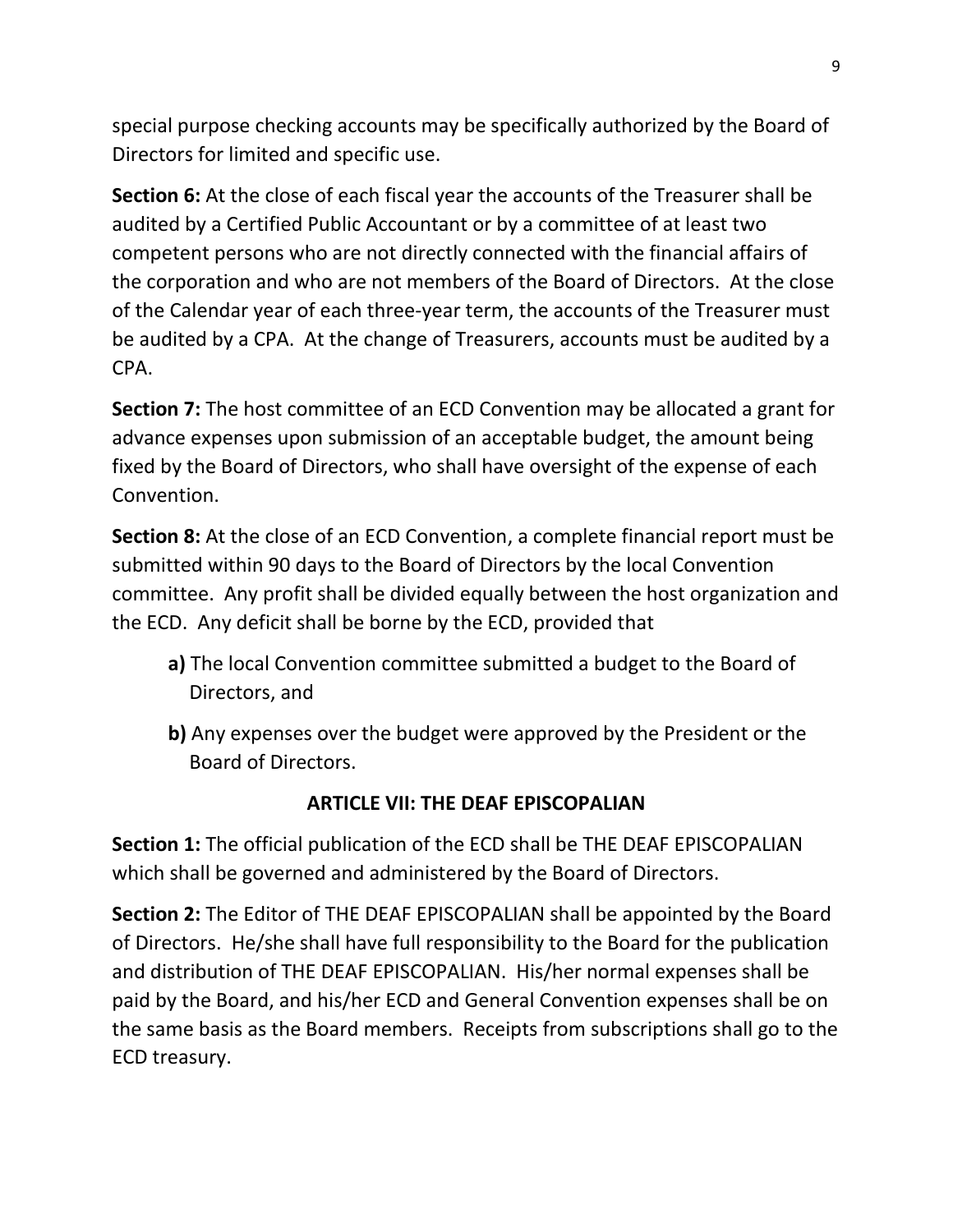**Section 3:** The Editor shall report to every Convention. Such reports shall include the needs of the publication staff, and any other pertinent information the Convention deems necessary, along with a financial statement from the Treasurer containing receipts and disbursements in connection with the publication of THE DEAF EPISCOPALIAN.

**Section 4:** The Editor shall be paid per issue at an amount established by the Board of Directors.

## **ARTICLE VIII: HISTORIAN**

There shall be an Historian of the ECD whose duty shall be to gather and file for safekeeping all matter of historical value and pertaining to the Church's ministry to Deaf people, and make this available for reference or research by members of the ECD or authorized parties. He/she shall keep a file of THE DEAF EPISCOPALIAN and supervise the binding or copies of it from time to time as is deemed necessary. A complete file of THE DEAF EPISCOPALIAN shall be housed with the Church Historical Society and such other places as he/she may recommend to the Board. The Historian shall be appointed by the Board of Directors and shall serve until his/her successor is appointed.

## **ARTICLE IX: MEMBERSHIP SECRETARY**

**Section 1:** There shall be a Membership Secretary of the ECD whose duty shall be to manage the ECD membership according to the by-laws.

**Section 2:** The Membership Secretary shall send to the Board Secretary, a copy of the membership list with addresses attached. This same list shall be sent to the Editor of THE DEAF EPISCOPALIAN, the publisher and the ECD President.

## **ARTICLE X: AMENDMENTS TO BY-LAWS**

The by-laws of the ECD may be amended at any Convention of the ECD but no proposed amendment shall be considered by a Convention unless one day's notice be given in open convention, or until such amendment has been referred to and reported upon by a committee of at least one clergy and two lay people. Amendments to the by-laws shall be by a 2/3 majority vote of the number of people voting at Convention. If a special vote is called for by the Board of Directors when no convention is in session, such voting may be by mail, email or